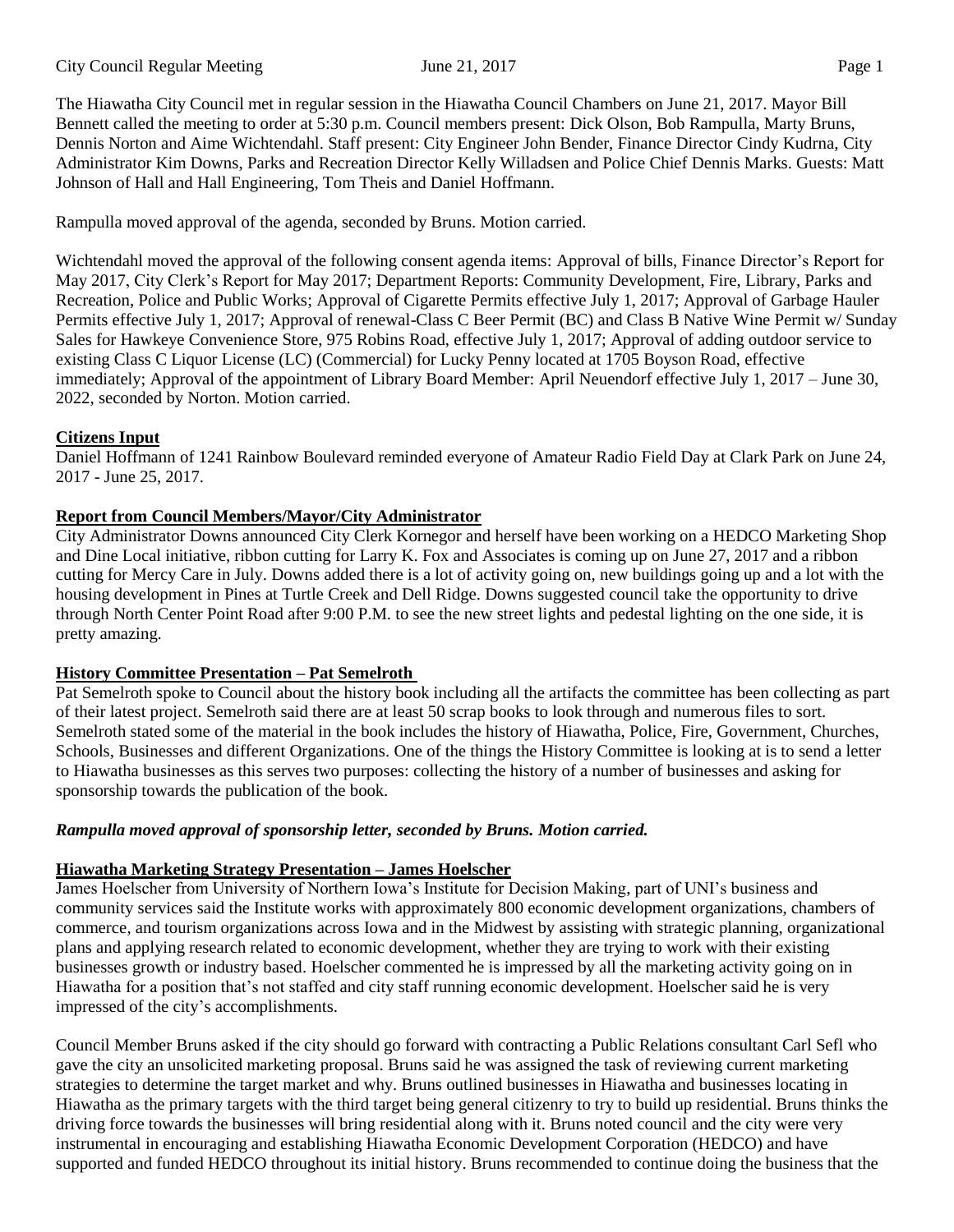city is doing now and not engage a consultant. Bruns said current practices is the most cost-effective marketing program that the city could put in place.

Hoelscher stated in economic development the majority of jobs, growth and investment come from the business retention and expansion efforts. Hoelscher said the city is taking the right approach by working with existing businesses to sustain that economic base in case there is any red flags going on with those organizations. The city can provide assistance and sort of marshal assistance around those existing businesses. The second part is figuring out how to promote growth by conducting business visitations. This is textbook by going out there and asking the businesses and building relationships and trust. Hoelscher continued to state there are many communities like Hiawatha who are next to metro or part of regional organizations, and when speaking to site locators they will tell you it's about the region first. Businesses don't want communities coming out and marketing to them, they want to be sold by the region first because of the workforce and the amenities that go with it. Once they are done looking at the region they will look at individual properties and locations.

Hoelscher commented to his understanding the city is working with Metro Economic Alliance to assist with external marketing which in Hoelscher's opinion is a great scenario as the city is focusing on the business retention and expansion. Hiawatha is paying into Metro Economic Alliance, is out there establishing relationships with the site locators and doing the external marketing. Hoelscher suggested continually raising the city's position with Metro Economic Alliance to make sure they have all the materials they need and are very familiar with what is going on. The biggest thing the city will be able to do to position Hiawatha is the business climate created from a city's perspective. The city must be ready to bring in a big fish to say they want to be located in Hiawatha, having a timely permit process in place, efficient incentives process. These are the best marketing strategies the city can offer Metro Economic Alliance in representing Hiawatha. Hoelscher agreed with Bruns not to hire a consultant and instead ask Metro Economic Alliance what the city can do to improve.

Downs commented the city is working more closely with Metro Economic Alliance than in the past. The city will meet with Metro Economic Alliance towards the end of July; the city targeted 24 businesses and will bring those business owners in for a conversation about dollar per acre and those kinds of things so the city can gather that information.

## **PUBLIC HEARING – to consider amending Hiawatha Code of Ordinance Chapter 41 Public Health and Safety by adding §41.12 Illegal Use of Fireworks establishing a fine for illegal use of fireworks**

Mayor Bennett opened the public hearing to consider amending Hiawatha Code of Ordinance Chapter 41 Public Health and Safety by adding §41.12 Illegal Use of Fireworks establishing a fine for illegal use of fireworks at 5:49 P.M.

There were no written or public comments received at or prior to the public hearing. Public Hearing closed at 5:50 P.M.

Wichtendahl moved the 1st Reading of ORDINANCE #882 amending Hiawatha Code of Ordinance Chapter 41 Public Health and Safety by adding §41.12 Illegal Use of Fireworks establishing a fine for illegal use of fireworks, seconded by Bruns. Roll call vote: AYES: Olson, Norton, Wichtendahl, Bruns, Rampulla. NAYS: None. ABSENT: None. **Motion carried.** 

Olson moved to waive the 2nd and 3rd readings of ORDINANCE #882, seconded by Bruns. **Motion carried.** 

*Rampulla moved the adoption of ORDINANCE #882 amending Hiawatha Code of Ordinance Chapter 41 Public Health and Safety by adding §41.12 Illegal Use of Fireworks establishing a fine for illegal use of fireworks, seconded by Bruns. Roll call vote: AYES: Bruns, Olson, Wichtendahl, Rampulla, Norton. NAYS: None. ABSENT: None. ORDINANCE #882 adopted.* 

**PUBLIC HEARING – to consider amending Hiawatha Code of Ordinance Chapter 65 Stop or Yield Required §65.01 Stop Intersections (2.) Stop Intersection adding (HH.) A Avenue. Vehicles traveling on A Avenue shall stop at E Clark Street and E Willman Street and adding (II.) Oak Street. Vehicles traveling on Oak Street shall stop at A Avenue, and amending §65.02 Yield Intersections by deleting (4.) "A" Avenue. Vehicles traveling on "A" Avenue shall yield at Clark Street and deleting (5.) "A" Avenue. Vehicles traveling on "A" Avenue shall yield at E Willman Street**

Mayor Bennett opened the public hearing to consider amending Hiawatha Code of Ordinance Chapter 65 Stop or Yield Required §65.01 Stop Intersections (2.) Stop Intersection adding (HH.) A Avenue. Vehicles traveling on A Avenue shall stop at E Clark Street and E Willman Street and adding (II.) Oak Street. Vehicles traveling on Oak Street shall stop at A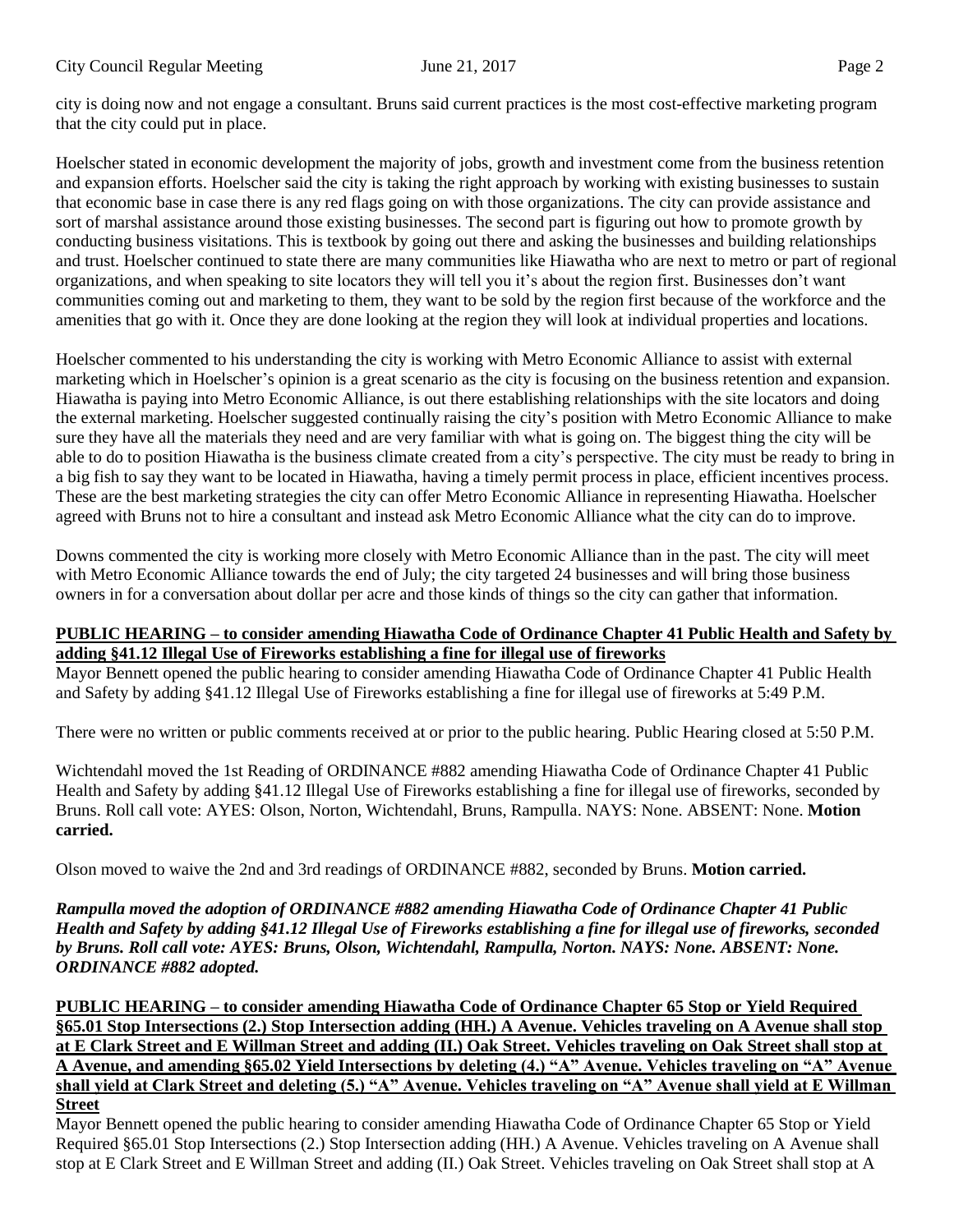City Council Regular Meeting June 21, 2017 Page 3

Avenue, and amending §65.02 Yield Intersections by deleting (4.) "A" Avenue. Vehicles traveling on "A" Avenue shall yield at Clark Street and deleting (5.) "A" Avenue. Vehicles traveling on "A" Avenue shall yield at E Willman Street at 5:51 P.M.

There were no written or public comments received at or prior to the public hearing. Public Hearing closed at 5:51 P.M.

Olson moved the 1st Reading of ORDINANCE #883 amending Hiawatha Code of Ordinance Chapter 65 Stop or Yield Required §65.01 Stop Intersections (2.) Stop Intersection adding (HH.) A Avenue. Vehicles traveling on A Avenue shall stop at E Clark Street and E Willman Street and adding (II.) Oak Street. Vehicles traveling on Oak Street shall stop at A Avenue, and amending §65.02 Yield Intersections by deleting (4.) "A" Avenue. Vehicles traveling on "A" Avenue shall yield at Clark Street and deleting (5.) "A" Avenue. Vehicles traveling on "A" Avenue shall yield at E Willman Street, seconded by Bruns. Roll call vote: AYES: Wichtendahl, Rampulla, Bruns, Olson, Norton. NAYS: None. ABSENT: None. **Motion carried.** 

Wichtendahl moved to waive the 2nd and 3rd readings of ORDINANCE #883, seconded by Rampulla. **Motion carried.**

*Bruns moved the adoption of ORDINANCE #883 amending Hiawatha Code of Ordinance Chapter 65 Stop or Yield Required §65.01 Stop Intersections (2.) Stop Intersection adding (HH.) A Avenue. Vehicles traveling on A Avenue shall stop at E Clark Street and E Willman Street and adding (II.) Oak Street. Vehicles traveling on Oak Street shall stop at A Avenue, and amending §65.02 Yield Intersections by deleting (4.) "A" Avenue. Vehicles traveling on "A" Avenue shall yield at Clark Street and deleting (5.) "A" Avenue. Vehicles traveling on "A" Avenue shall yield at E Willman Street, seconded by Norton. Roll call vote: AYES: Bruns, Rampulla, Wichtendahl, Norton, Olson. NAYS: None. ABSENT: None. ORDINANCE #883 adopted.* 

**PUBLIC HEARING – on the Boyson Road Capacity Improvements Project at North Center Point Road and I-380** Mayor Bennett opened the public hearing on the Boyson Road Capacity Improvements Project at North Center Point Road and I-380 at 5:52 P.M.

There were no written or public comments received at or prior to the public hearing. Public Hearing closed at 5:54 P.M.

Rampulla presented RESOLUTION #17-121 adopting plans, specifications, form of contract and estimate of cost and directing publication of Notice to Bidders on the Boyson Road Capacity Improvements Project at North Center Point Road and I-380, seconded by Wichtendahl. Roll call vote: AYES: Olson, Norton, Wichtendahl, Bruns, Rampulla. NAYS: None. ABSENT: None. **RESOLUTION #17-121 adopted.** 

Bruns presented RESOLUTION #17-122 authorizing City Staff to move forward with the purchase and installation of traffic signal equipment at a total estimated cost of \$40,000.00, in connection with the 2017 Boyson Road Capacity Improvements Project at North Center Point Road and I-380, seconded by Olson. Roll call vote: AYES: Rampulla, Wichtendahl, Olson, Bruns, Norton. NAYS: None. ABSENT: None. **RESOLUTION #17-122 adopted.** 

#### **Setting a public hearing date (July 5, 2017 @ 5:30 P.M.) on the proposal to enter into a Development Agreement with Edge Holdings, LLC and The Dancer's Edge L.L.C.**

Wichtendahl presented RESOLUTION #17-123 setting a public hearing date (July 5, 2017  $\omega$  5:30 P.M.) on the proposal to enter into a Development Agreement with Edge Holdings, LLC & The Dancer's Edge L.L.C., seconded by Rampulla. Roll call vote: AYES: Wichtendahl, Rampulla, Olson, Norton, Bruns. NAYS: None. ABSENT: None. **RESOLUTION #17-123 adopted.** 

# **Replacement of Parks Department Scag Turf Tiger Commercial Lawn Mower and Batwing Mower**

Rampulla presented RESOLUTION #17-124 approving the purchase of one (1) 2017 John Deer zTrak Commercial Lawn Mower and one (1) 2017 Landpride 4211 Mower from P&K Midwest, Inc. of Hiawatha, Iowa, at a total cost not to exceed \$17,203.46, utilizing available funding through the Equipment Reserve Fund, seconded by Bruns. Roll call vote: AYES: Bruns, Olson, Rampulla, Wichtendahl, Norton. NAYS: None. ABSENT: None. **RESOLUTION #17-124 adopted.**